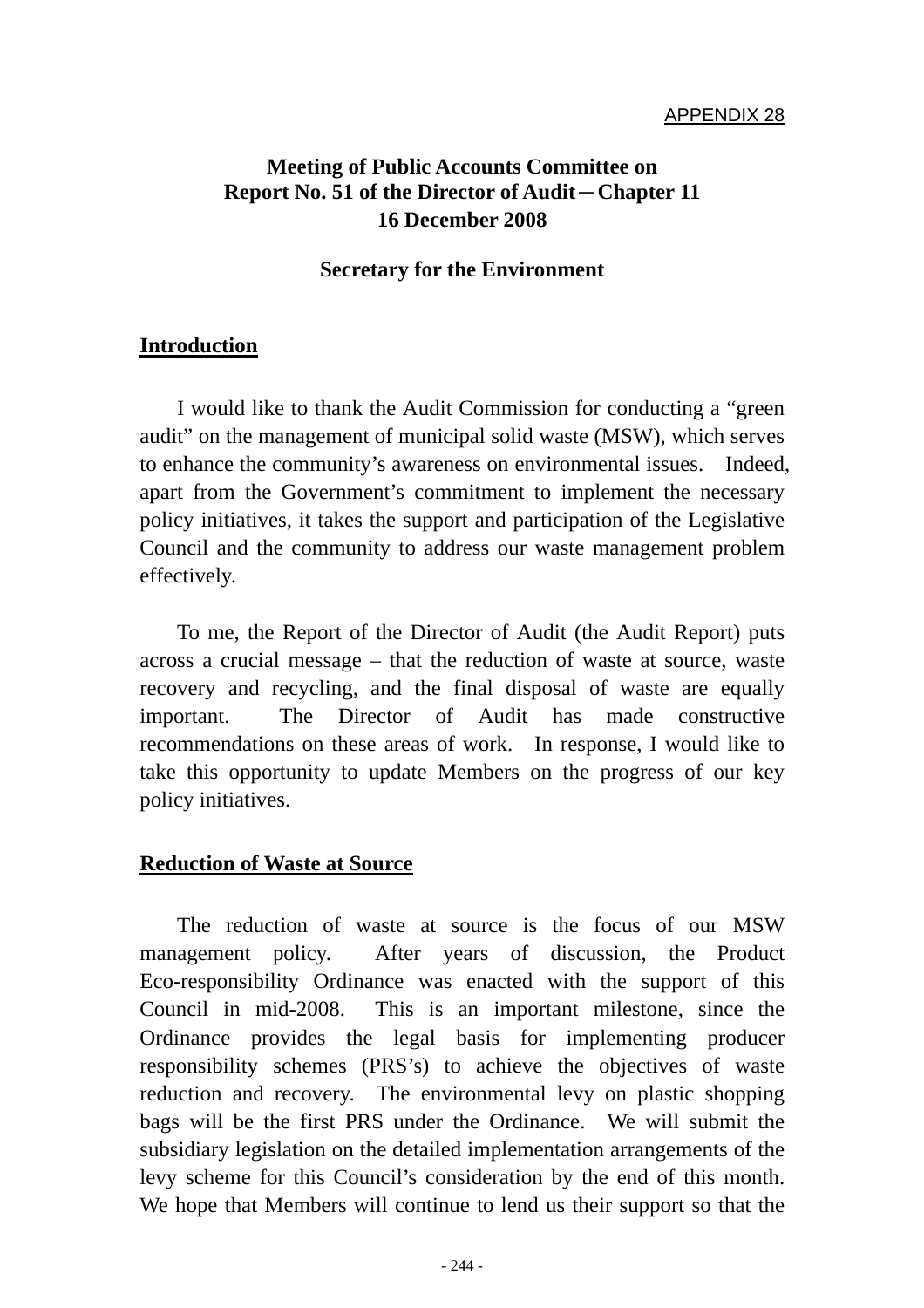scheme can be implemented early.

We believe that legislation is essential for putting the concept of producer responsibility into practice. That said, it would be a very time-consuming process to implement PRS's if we are to rely solely on legislative means. Furthermore, formulating an effective scheme that could accommodate the views and concerns of all sectors of our society would be a huge challenge. Therefore, in parallel with our legislative work, we have been encouraging the relevant trades to launch voluntary PRS's. For instance, through co-operation with the Hong Kong Waste Electrical and Electronic Equipment Recycling Association, we have so far introduced recycling programmes for computers, rechargeable batteries and fluorescent lamps with over 60 participating producers and suppliers. In collaboration with the Hong Kong Hotels Association, we have recently launched the Glass Container Recycling Programme with the funding support and participation of 11 hotels. The successful implementation of these programmes has proved once again the importance of different sectors' participation in effective waste management. We will continue with our work in this area. This will also help lay a sound foundation for introducing other statutory PRS's.

## **Waste Recovery and Recycling**

 Similarly, we have introduced a number of measures to encourage waste recovery and recycling. We have amended the relevant subsidiary legislation under the Buildings Ordinance to impose a mandatory requirement for the provision of refuse storage and material recovery room on every floor of new domestic buildings and composite buildings. The Programme on Source Separation of Domestic Waste (the Programme), launched in 2005, currently covers 51% of our population with 983 participating housing estates. Last weekend, we introduced the latest design of 3-coloured waste separation bins to encourage and facilitate waste recovery. The recovery rate of domestic waste rose from 16% in 2005 to 20% in 2006 and further to 24% in 2007, representing a significant annual increase.

 When compared with the overall waste recovery rate of 45% and the commercial and industrial waste recovery rate of 62%, however, there is still ample room for improvement in domestic waste recovery.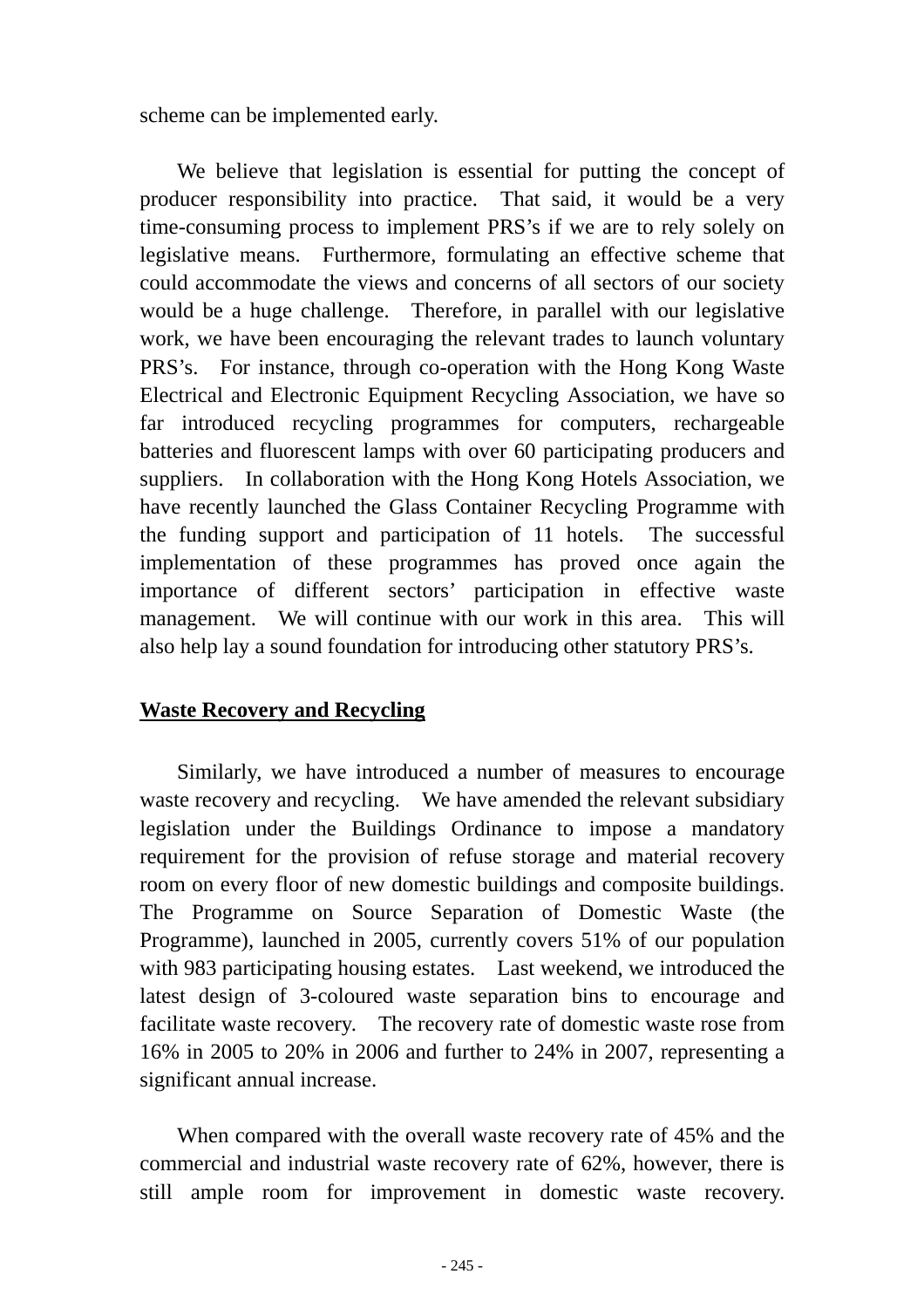Therefore, the Government will continue to extend the Programme to more housing estates. The Environment and Conservation Fund (ECF) has allocated \$50 million to support District Councils and local organisations to organise public education programmes on environmental protection. Source separation of domestic waste will be one of the main themes.

To facilitate waste recovery in the community, we have also provided over 28 600 three-coloured waste separation bins at public places throughout the territory. In the light of overseas experiences, the volume of waste collected from recovery facilities at public places would generally be limited. Nevertheless, these waste separation bins could play a pivotal role in raising public awareness of and developing the habit of waste recovery. As such, in addition to devoting more resources to improve the design of waste separation bins, we will increase significantly the number of waste separation bins at public places and on pavements by 35%, from 2 600 (approximately 860 sets) to 3 500 (approximately 1 160 sets). We will co-operate with District Councils and the Food and Environmental Hygiene Department in identifying suitable locations for placing these bins, with a view to raising public awareness in waste recovery and making waste recovery facilities more accessible.

 To further encourage public participation and support in waste reduction and recovery, the ECF has allocated \$10 million for public education programmes under the Policy Framework for the Management of Municipal Solid Waste (2005-2014) (the Policy Framework). So far, seven applications for funding support have been approved, covering topics such as plastic shopping bag reduction, simple packaging, food waste reduction, green procurement and the recovery of waste electrical and electronic equipment. We will continue to provide funding support to green groups and other voluntary organisations in organising similar activities.

## **Infrastructure**

 The Audit Report clearly points to the need to reduce our reliance on landfills, and highlights the fact that incineration is adopted in many advanced Asian cities to treat unavoidable waste. I fully agree with the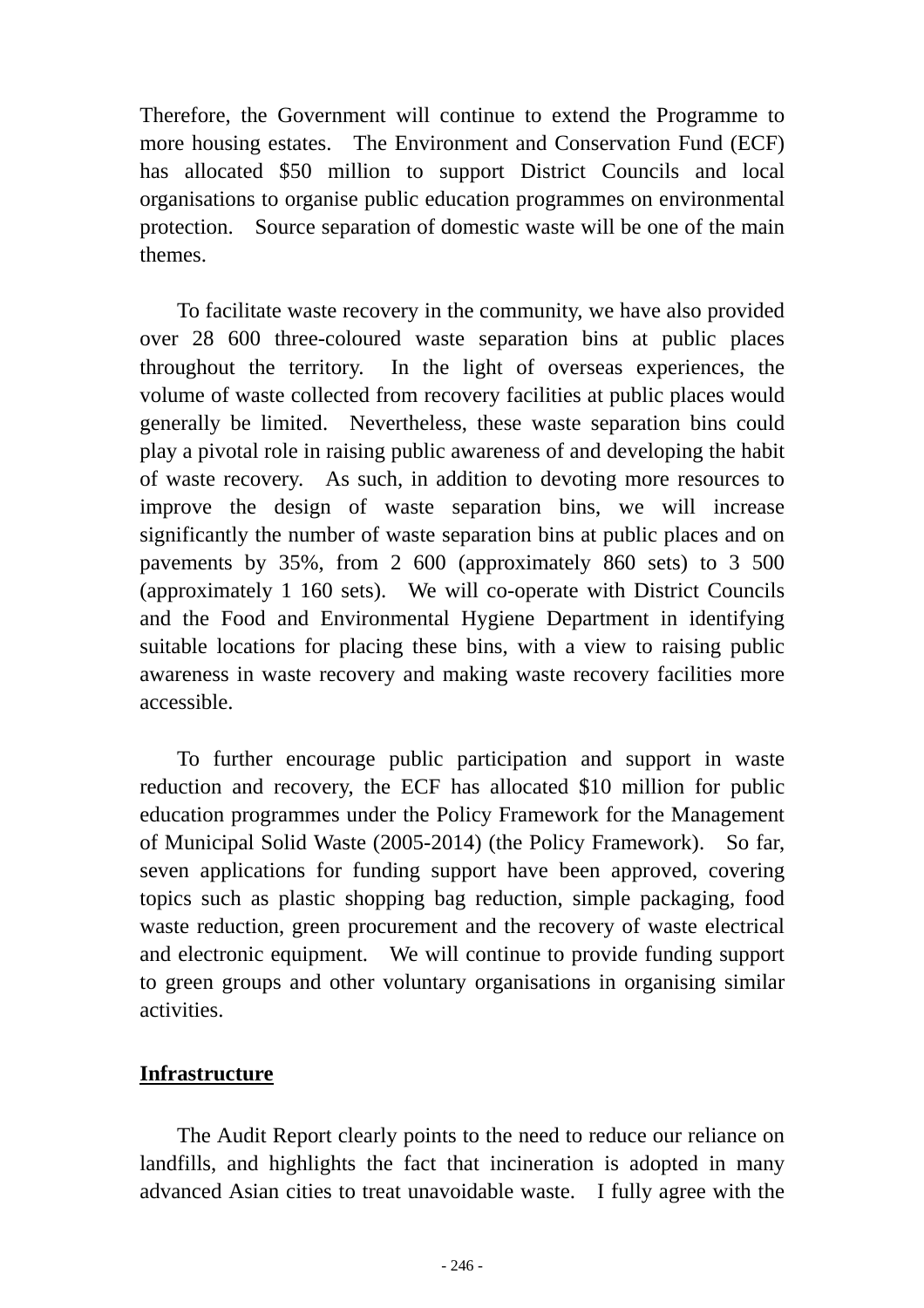recommendations. In fact, our three existing landfills will be exhausted in the next few years. Apart from extending the landfills, we have to develop other facilities to manage our waste in a sustainable manner. To this end, we have set up a pilot facility at Kowloon Bay to collect food waste generated by the commercial and industrial sectors. In the long run, we will develop Phase 1 of the Organic Waste Treatment Facilities at Siu Ho Wan, North Lantau to convert food waste into useful compost and renewable energy, and the feasibility and environmental impact assessment (EIA) studies have already been started. In addition, the Environmental Protection Department is conducting detailed engineering and EIA studies for the two possible sites of Phase 1 of the Integrated Waste Management Facilities (IWMF). We expect that the IWMF will come into operation in 2014/15.

 The construction of large-scale waste management facilities will inevitably be controversial. We will consult the District Councils concerned as well as local communities in the course of the EIA studies. We will also step up our education and publicity efforts to enable the public to better understand the imminent waste problem and the safety standards of modern incinerators. Meanwhile, we will continue to take forward various waste reduction and recovery initiatives. I must stress that the effective treatment of unavoidable waste is an integral part of any comprehensive waste management policy. I hope that these projects will have the support of this Council and the community at large.

## **Municipal Solid Waste Charging**

 As enshrined in the construction waste charging scheme, the sewage charge and the upcoming environmental levy on plastic shopping bags, the Government is a staunch believer in the "polluter-pays" principle. We also believe that the successful implementation of a solid waste charging scheme will help reduce waste at source.

 Waste charging is a controversial policy and its implementation requires in-depth examination in the light of the actual situation of Hong Kong. Overseas experiences indicate that, among different charging options, volume-based charging would be more effective in achieving waste reduction. In this connection, we have implemented a trial scheme, which has flagged up a number of implementation and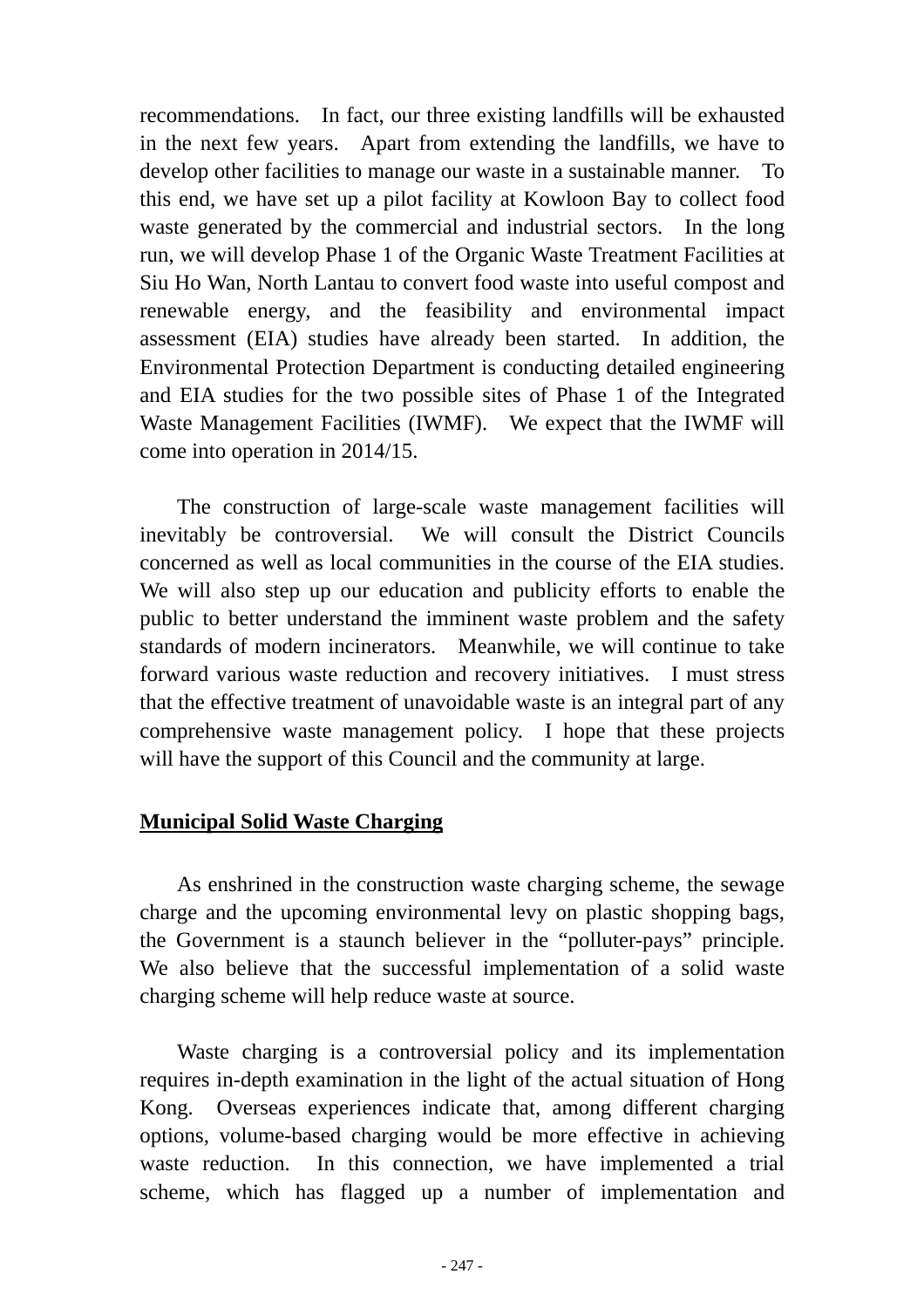monitoring issues which we might not be able to resolve completely. In fact, for places where the volume-based charging is implemented successfully, waste collectors normally collect the waste from individual households direct, such that the volume of waste disposed of can be monitored. For places with a living environment similar to Hong Kong (such as New York, Singapore and metropolitan Tokyo), none adopts the volume-based approach. They either charge a fixed amount or impose a flat-rate levy assessed with, for example, water consumption or property tax as proxies.

 For this reason, we have to examine the issue thoroughly in order to identify measures that can address the needs of Hong Kong and achieve waste reduction effectively. We will put forward options for public consultation after the completion of our baseline waste study.

#### **Promoting the Development of Recycling Industry**

 Hong Kong has made a good start in waste recovery, with a recovery rate of 45%. The value of recovered materials rose to \$6 billion last year. We have been providing 35 short-term tenancy sites to support the development of the recycling trade. In addition, by enhancing the efficiency of waste recovery through source separation and three-coloured waste separation bins, we have been providing the trade with a stable supply of recyclables. In response to the industry's recent request for more short-term tenancy sites, we have liaised with the Lands Department and identified about ten sites initially assessed to be suitable. We will make them available for the trade as soon as possible.

 While we have made much progress in waste recovery, we have been facing considerable difficulties in developing large-scale recycling industry in Hong Kong due to factors such as land and wages. Members will no doubt agree that there is room for improvement in the development of the EcoPark. The environmental industry has also indicated that, although the rent of the EcoPark is competitive, tenants still have to face difficulties in, for example, dealing with the necessary procedures and costs of building plants, as well as overcoming the cost of collecting recyclables from across the territory for further processing in the EcoPark.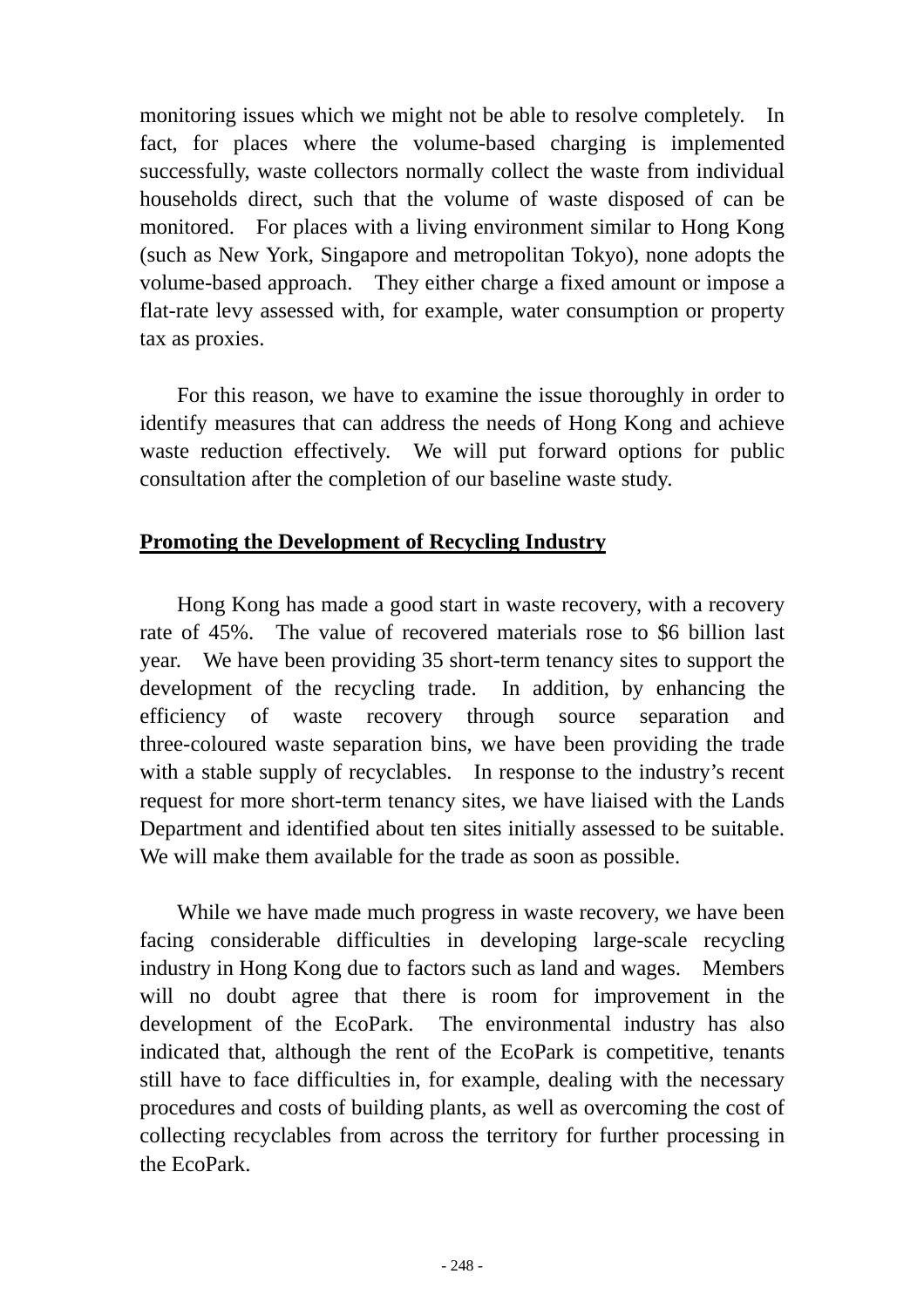In the midst of the financial tsunami, tenants of the EcoPark may become even more conservative in their business development in the short term. We will maintain close liaison with them and provide as much assistance as possible. We will also review the tenancy requirements for Phase II lots so that the EcoPark can play a greater role in promoting the development of the recycling industry.

## **Conclusion**

 With our efforts over the past few years, the policy initiatives set out in the Policy Framework have progressively been rolled out, and have gradually been gaining the support and recognition of the public. Moreover, solid progress has been made in achieving the targets in the Policy Framework. To address Hong Kong's waste problems thoroughly, we need to explore all possible options, which will inevitably involve some controversial policies and measures. We hope that this Council and the community at large will accommodate discussion on these policies and measures, and that the public will continue to support our waste management effort. Thank you.

 $\sim$  End  $\sim$